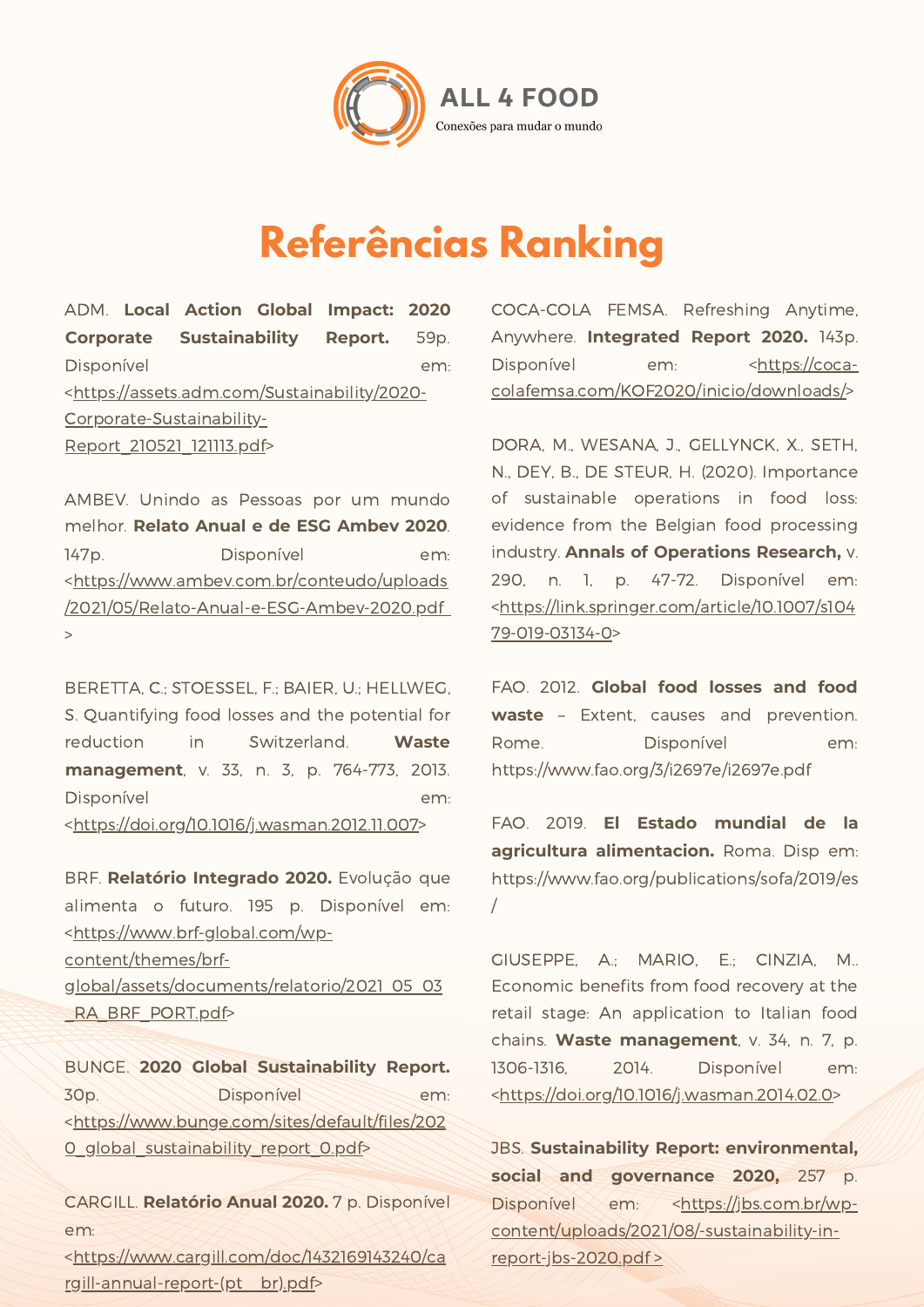

### **Referências Ranking**

KALMYKOVA, Y.; SADAGOPAN, M.; ROSADO, L.. Circular economy–From review of theories and practices to development of implementation tools. **Resources, conservation and recycling,** v. 135, p. 190-201, 2018. Disponível em:

[<https://doi.org/10.1016/j.resconrec.2017.10.034](https://doi.org/10.1016/j.resconrec.2017.10.034)>

LDC. **Financial Report and Audited Consolidated Financial Statements 2020.** 45 p. Disponível em: <https://www.ldc.com/wp[content/uploads/LDC\\_FR2020\\_Hires\\_Spreads\\_](https://www.ldc.com/wp-content/uploads/LDC_FR2020_Hires_Spreads_Secured.pdf) Secured.pdf>

LDC. **Interim Report 2020.** 39 p. Disponível em: <https://www.ldc.com/br/wp[content/uploads/sites/3/2020/09/LDC-Interim-](https://www.ldc.com/br/wp-content/uploads/sites/3/2020/09/LDC-Interim-Financial-Report-2020_Spreads_HighRes_Secured-2.pdf)Financial-Report-2020 Spreads HighRes Secured-2.pdf>

LDC. **Louis Dreyfus Company B.V. Divulga Sólidos Resultados Financeiros Consolidadas do Primeiro Semestre de 2021.** Disponível em: [<https://www.ldc.com/br/pt/press-releases/](https://www.ldc.com/br/pt/press-releases/)>

MARFRIG. **Relatório de Sustentabilidade 2020**, 83 p.. Disponível em: [<https://ri.marfrig.com.br/informacoes](https://ri.marfrig.com.br/informacoes-financeiras/relatorios-anuais/)financeiras/relatorios-anuais/ >

MDB. **Relatório Anual Integrado 2020**. 132 p. Disponível em: [<https://mdiasbranco.com.br/sustentabilidade/r](https://mdiasbranco.com.br/sustentabilidade/relatorio-anual-integrado/) elatorio-anual-integrado/>. Acesso em: 01 jul. 2021.

MINERVA FOODS. **Relatório de Sustentabilidade 2020**, 115 p.. Disponível em: <https://www.minervafoods.com/wp[content/uploads/2021/04/RS2020\\_\\_MinervaF](https://www.minervafoods.com/wp-content/uploads/2021/04/RS2020__MinervaFoods_PT.pdf) oods\_PT.pdf>

MONDELEZ International. **2020 Annual Report.** Disponível em: [<https://www.mondelezinternational.com/In](https://www.mondelezinternational.com/Investors/Financials/Annual-Reports) vestors/Financials/Annual-Reports>

MONDELEZ International. **Snacking Made Right, Relatório ESG, 2020 (Brasil)**. Disponível em: [<https://www.mondelezinternational.com/-/](https://www.mondelezinternational.com/-/media/Mondelez/Country/Brazil/press-releases/2021/ESG_2020_report_Brasil.pdf) media/Mondelez/Country/Brazil/pressreleases/2021/ESG\_2020\_report\_Brasil.pdf>

MONDELEZ. **Sustainable Growth: Introduction to Mondelez International for Investors,** Feb. 2021. Disponível em: <https://www.mondelezinternational.com/-/ [media/Mondelez/PDFs/Introduction\\_to\\_MDL](https://www.mondelezinternational.com/-/media/Mondelez/PDFs/Introduction_to_MDLZ.pdf) Z.pdf>

NESTLÉ Good food, Good Life. **Annual Review 2020**. Disponível em: [<https://www.nestle.com/investors/annual](https://www.nestle.com/investors/annual-report)report>

NESTLÉ Good food, Good Life. **Creating Shared value and Sustainability Report, 2020**. Disponível em: [<https://www.nestle.com/sites/default/files/20](https://www.nestle.com/sites/default/files/2021-03/creating-shared-value-report-2020-en.pdf) 21-03/creating-shared-value-report-2020 en.pdf>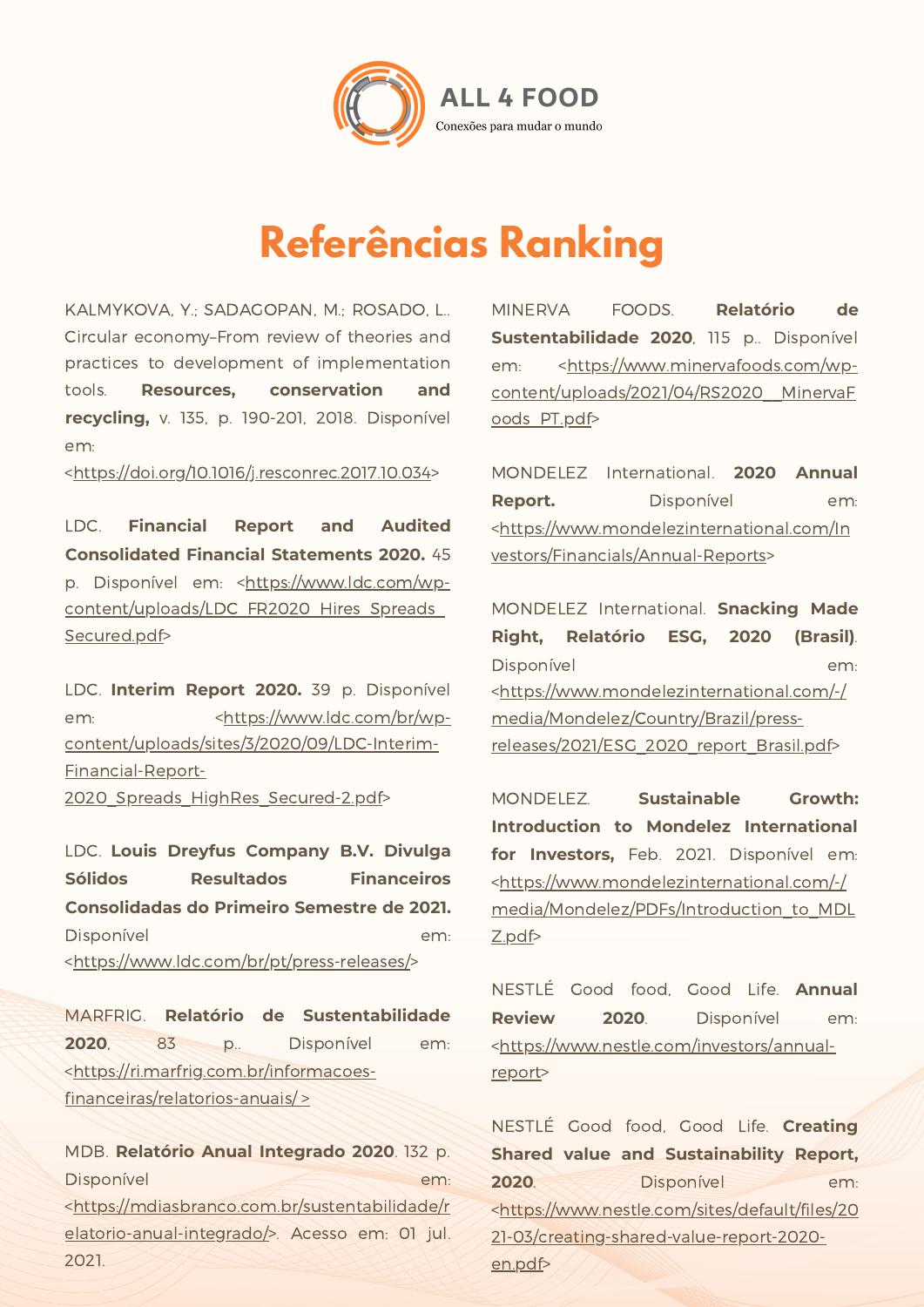

## **Referências Ranking**

PEPSICO BRASIL. **Sustentabilidade**. Disponível em: [<https://www.pepsico.com.br/>.](https://www.pepsico.com.br/) Acesso em: 28 jun. 2021.

PEPSICO. **Sustainability Report Summary 2020**. 9 p. Disponível em: [<https://www.pepsico.com/docs/album/sustain](https://www.pepsico.com/docs/album/sustainability-report/2020-csr/2020_sustainability_report_summary.pdf?sfvrsn=2b435ae0_8) ability-report/2020 csr/2020\_sustainability\_report\_summary.pdf? sfvrsn=2b435ae0 8>. Acesso em: 28 jun. 2021.

REID, A.; MIEDZINSKI, M. Eco-innovation. Final report for sectoral innovation watch. Europe Innova. **Technopolis group**, 2008. Disponível em:

[<http://www.futuresdiamond.com/casi2020/ap](http://www.futuresdiamond.com/casi2020/app/web1/files/download/eco-innovation.pdf) p/web1/files/download/eco-innovation.pdf>

RICHTER, B.; BOKELMANN, W. Approaches of the German food industry for addressing the issue of food losses. **Waste management**, v. 48, p. 423-429, 2016. Disponível em: [<https://doi.org/10.1016/j.wasman.2015.11.039>](https://doi.org/10.1016/j.wasman.2015.11.039)

UNILEVER BRASIL. **Planeta & Sociedade**. Disponível em: [<https://www.unilever.com.br/>](https://www.unilever.com.br/). Acesso em: 28 jun. 2021.

UNILEVER GLOBAL. **Planet & Society**. Disponível em: <https://www.unilever.com/>. Acesso em: 28 jun. 2021.

UNILEVER. **Summary of 10 years' progress 2020**. 39 p. Disponível em: <https://www.unilever.com/news/pressreleases/2020/unilever-celebrates-10-yearsof-the-sustainable-living-plan.html>. Acesso em: 25 jun. 2021.